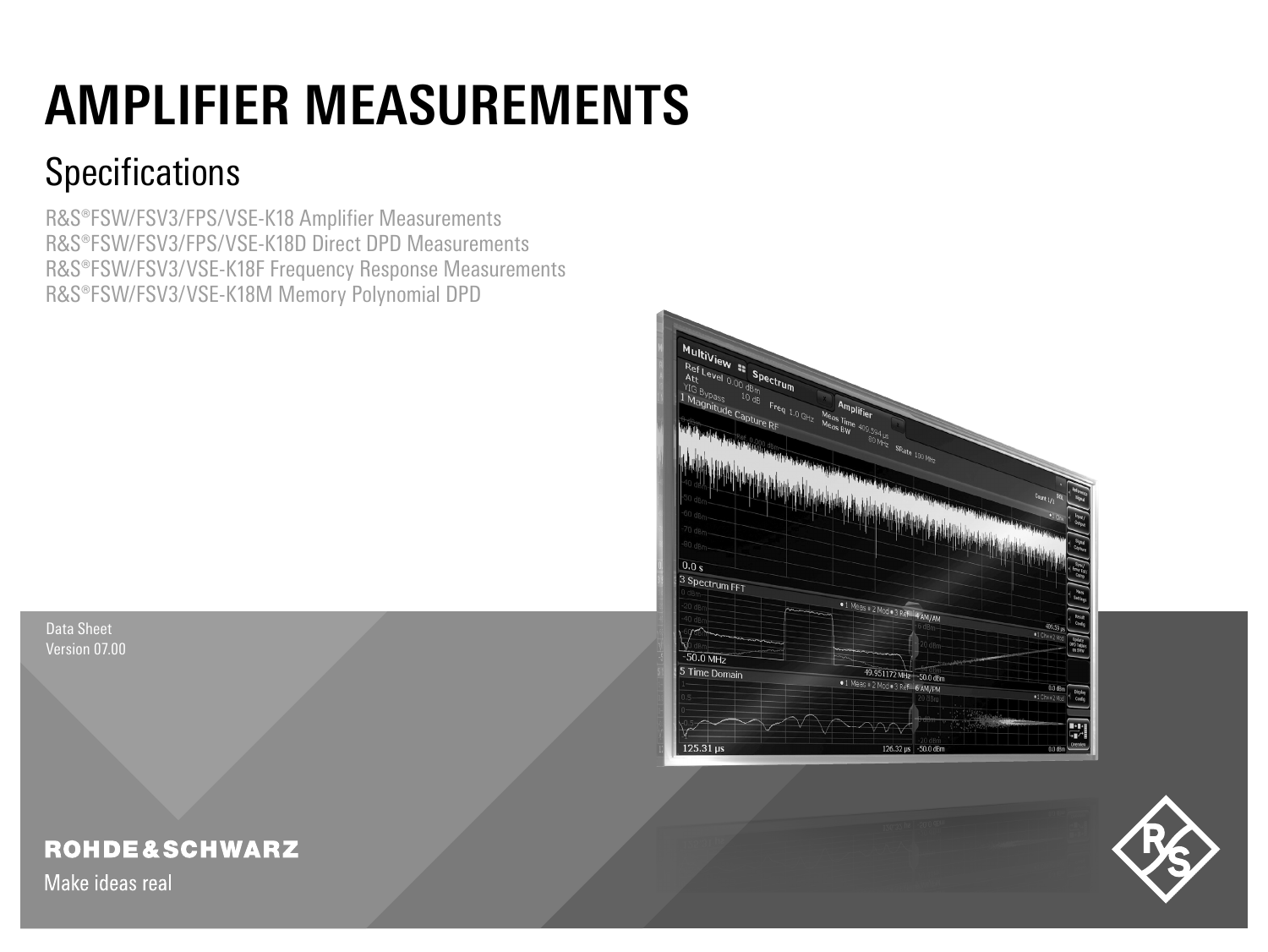## **CONTENTS**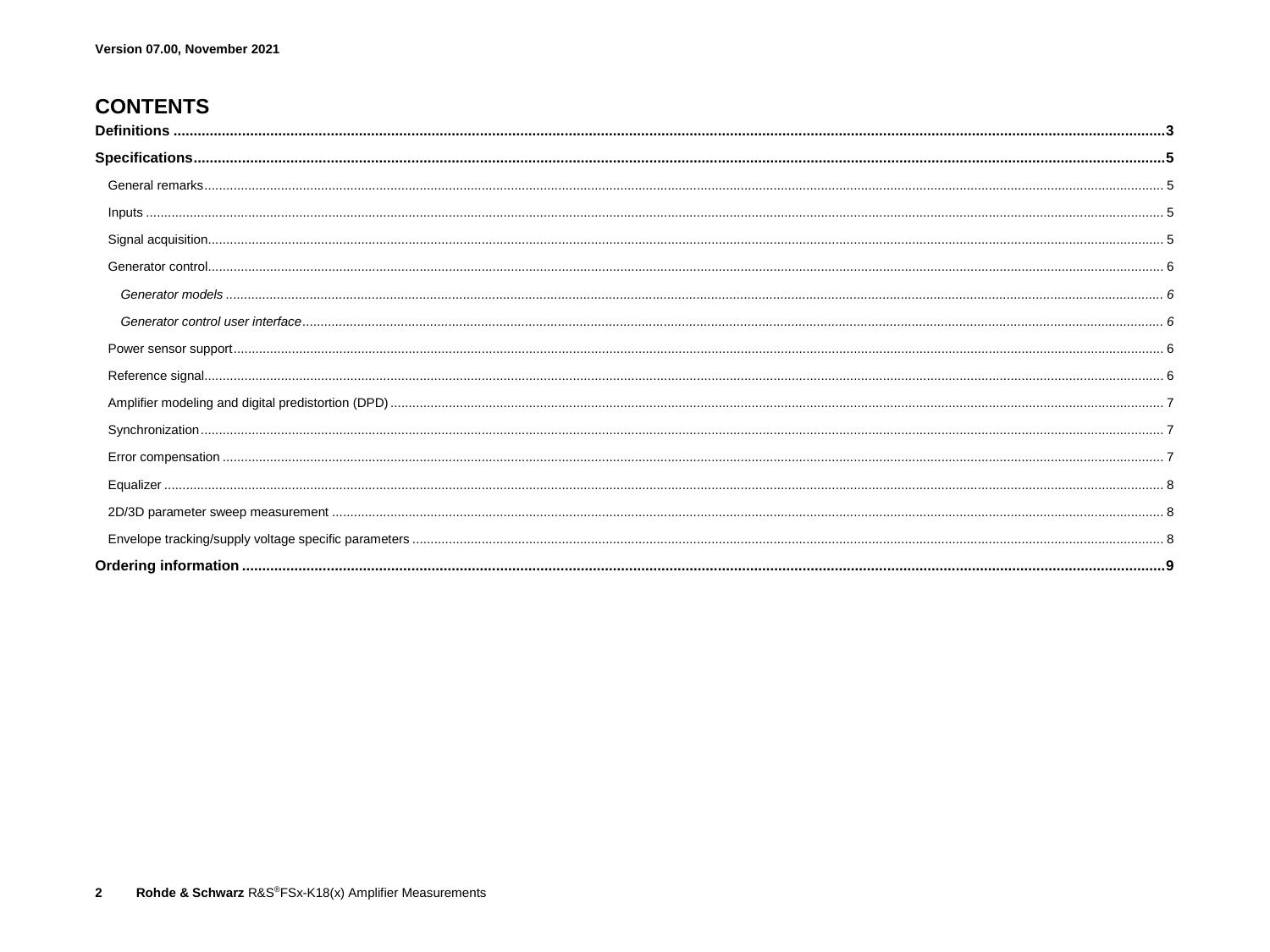## <span id="page-2-0"></span>**Definitions**

#### **General**

Product data applies under the following conditions:

- Three hours storage at ambient temperature followed by 30 minutes warm-up operation
- Specified environmental conditions met
- Recommended calibration interval adhered to
- All internal automatic adjustments performed, if applicable

#### **Specifications with limits**

Represent warranted product performance by means of a range of values for the specified parameter. These specifications are marked with limiting symbols such as  $\leq$ ,  $\geq$ ,  $\geq$ ,  $\pm$ , or descriptions such as maximum, limit of, minimum, Compliance is ensured by testing or is derived from the design. Test limits are narrowed by quard bands to take into account measurement uncertainties, drift and aging, if applicable.



#### **Non-traceable specifications with limits (n. trc.)**

Represent product performance that is specified and tested as described under "Specifications with limits" above. However, product performance in this case cannot be warranted due to the lack of measuring equipment traceable to national metrology standards. In this case, measurements are referenced to standards used in the Rohde & Schwarz laboratories.

#### **Specifications without limits**

Represent warranted product performance for the specified parameter. These specifications are not specially marked and represent values with no or negligible deviations from the given value (e.g. dimensions or resolution of a setting parameter). Compliance is ensured by design.

#### **Typical data (typ.)**

Characterizes product performance by means of representative information for the given parameter. When marked with <, > or as a range, it represents the performance met by approximately 80 % of the instruments at production time. Otherwise, it represents the mean value.

#### **Nominal values (nom.)**

Characterize product performance by means of a representative value for the given parameter (e.g. nominal impedance). In contrast to typical data, a statistical evaluation does not take place and the parameter is not tested during production.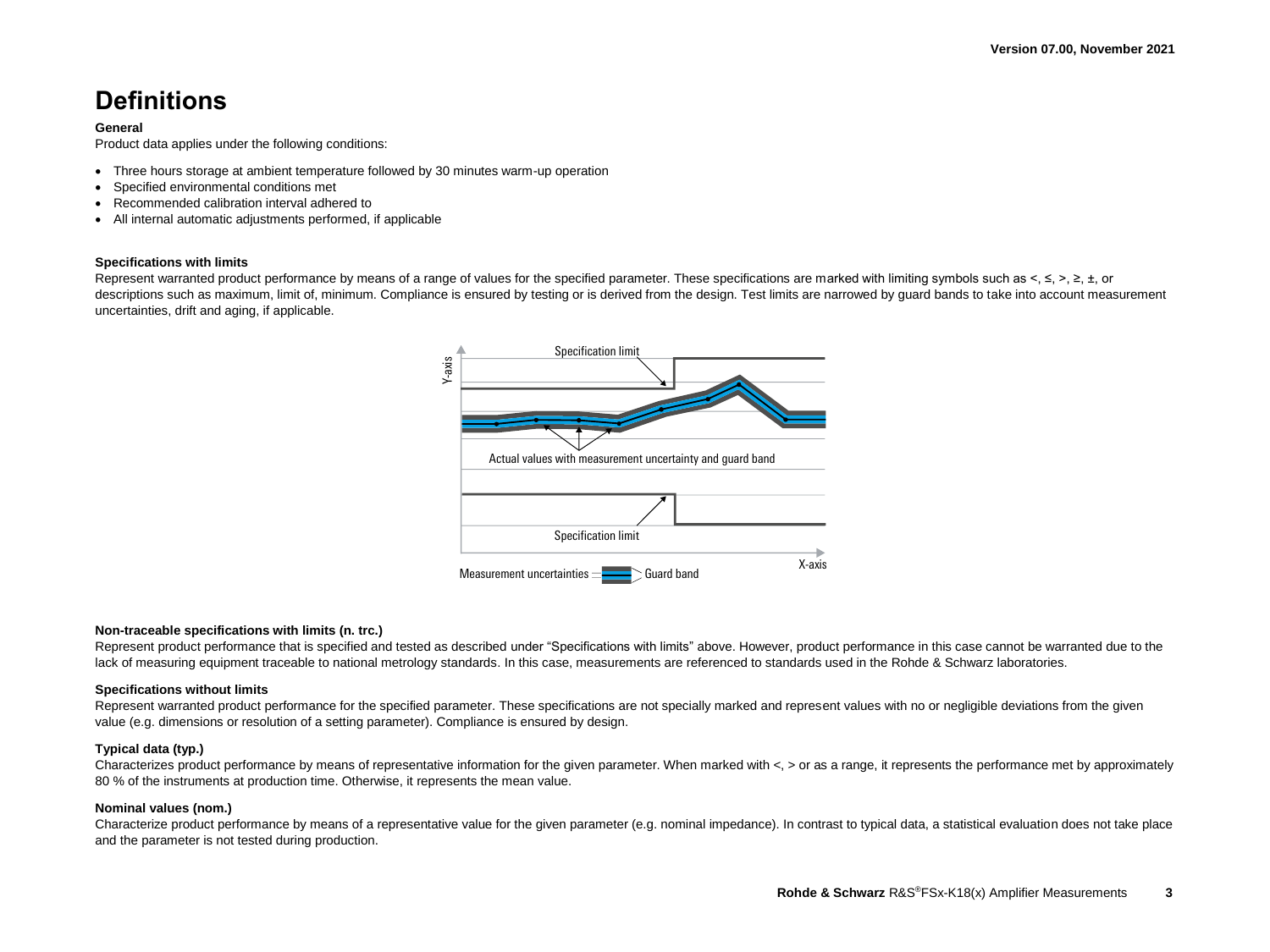#### **Measured values (meas.)**

Characterize expected product performance by means of measurement results gained from individual samples.

#### **Uncertainties**

Represent limits of measurement uncertainty for a given measurand. Uncertainty is defined with a coverage factor of 2 and has been calculated in line with the rules of the Guide to the Expression of Uncertainty in Measurement (GUM), taking into account environmental conditions, aging, wear and tear.

Device settings and GUI parameters are indicated as follows: "parameter: value".

Typical data as well as nominal and measured values are not warranted by Rohde & Schwarz.

In line with the 3GPP/3GPP2 standard, chip rates are specified in million chips per second (Mcps), whereas bit rates and symbol rates are specified in billion bits per second (Gbps), million bits per second (Mbps), thousand bits per second (kbps), million symbols per second (Msps) or thousand symbols per second (ksps), and sample rates are specified in million samples per second (Msample/s). Gbps, Mcps, Mbps, Msps, kbps, ksps and Msample/s are not SI units.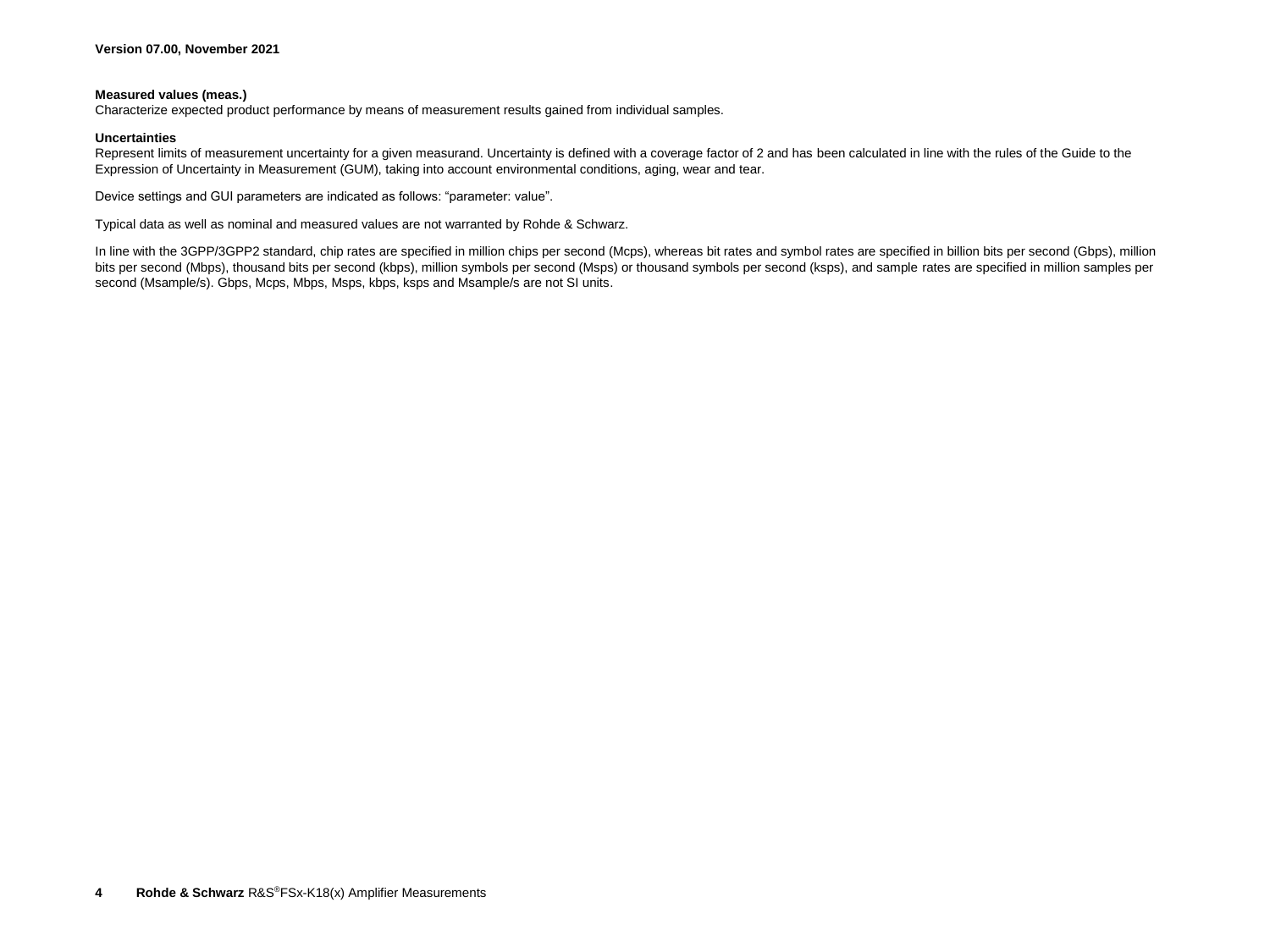## <span id="page-4-0"></span>**Specifications**

The specifications of the R&S®FSV3/R&S®FSW/R&S®FPS-K18/ R&S®VSE-K18 amplifier measurements are based on the data sheet of the R&S®VSE vector signal explorer base software, the R&S®FSW, R&S®FSVA3000, R&S®FSV3000 and R&S®FPS signal and spectrum analyzers. They have not been checked separately and are not verified during instrument calibration. Measurement uncertainties are given as 95 % confidence intervals and apply at a center frequency of 1 GHz. The specified level measurement errors do not take into account systematic errors due to reduced signal-to-noise ratio (SNR).

## <span id="page-4-1"></span>**General remarks**

The abbreviation  $FSx-K18(x)$  is used in this document for all versions of the option K18, i.e.

- R&S®FSW-K18/K18D/K18F/K18M
- R&S®FSV3-K18/K18D/K18F/K18M
- <span id="page-4-2"></span>• R&S®VSE-K18/K18D/K18F/K18M

#### **Inputs**

<span id="page-4-8"></span><span id="page-4-7"></span> $\overline{a}$ 

|                           | R&S®FSW-K18 | R&S®FSV3-K18 | <sup>୭</sup> FPS-K18<br>$R\&S^{\circledast}$ | R&S®VSE-K18 |
|---------------------------|-------------|--------------|----------------------------------------------|-------------|
| RF input                  |             |              |                                              |             |
| Parallel baseband capture |             |              |                                              |             |
| File                      |             |              |                                              |             |

#### <span id="page-4-3"></span>**Signal acquisition**

<span id="page-4-6"></span><span id="page-4-5"></span><span id="page-4-4"></span>

|                              |                             | R&S®FSW-K18                        | R&S®FSV3-K18                       | R&S®FPS-K18                        | R&S®VSE-K18            |
|------------------------------|-----------------------------|------------------------------------|------------------------------------|------------------------------------|------------------------|
| Capture length               | maximum                     | ≥ 5 000 000 sample $1$             | ≥ 5 000 000 sample $1$             | 5 000 000 sample                   | ≥ 5 000 000 sample $1$ |
| Trigger modes                | free run                    | free run, external, IF power $2$ , | free run, external, IF power $2$ , | free run, external, IF power $2$ , |                        |
|                              |                             | I/Q power, RF power,               | I/Q power, periodic time           | RF power                           |                        |
|                              |                             | periodic time trigger              | trigger                            |                                    |                        |
|                              | external                    |                                    |                                    |                                    |                        |
|                              | IF power                    |                                    |                                    |                                    |                        |
|                              | I/Q power                   |                                    |                                    |                                    |                        |
|                              | RF power                    |                                    |                                    |                                    |                        |
| Maximum usable I/Q bandwidth | analysis                    |                                    |                                    |                                    |                        |
|                              | digital predistortion (DPD) |                                    |                                    |                                    |                        |
| I/Q averaging                |                             |                                    |                                    |                                    |                        |

<sup>&</sup>lt;sup>1</sup> Depends on the measurement configuration and system memory.

<sup>&</sup>lt;sup>2</sup> Restricted IF overload and IF power trigger functionality depending on carrier frequency and bandwidth at carrier frequencies < 50 MHz.

<sup>&</sup>lt;sup>3</sup> Depends on the connected instrument. For details, see R&S®VSE data sheet (PD 3607.1371.22).

<sup>4</sup> Depends on the hardware configuration. For details, see R&S®FSW data sheet (PD 5215.6749.22), R&S®FSV3000 data sheet (PD 5216.1334.22), R&S®FSVA3000 data sheet (PD 5216.1211.22) and R&S®FPS data sheet (PD 3606.9433.22).

<sup>5</sup> Depends on the signal generation hardware. For details, see R&S®SMW200A (PD 3606.8037.22), R&S®SMBV100B (PD 3607.8201.22) or R&S®SMM100A (PD 3608.7680.22) data sheets.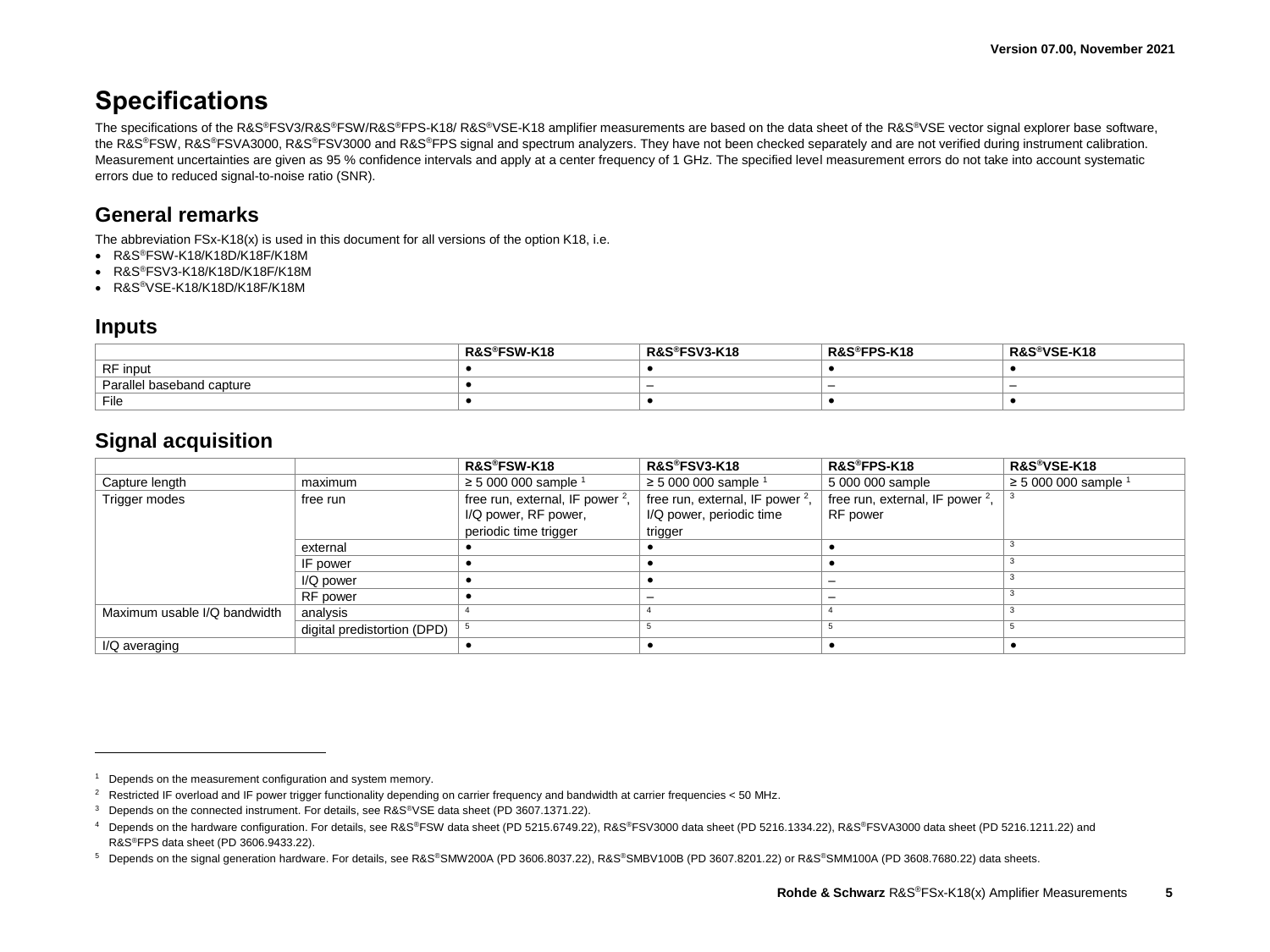### <span id="page-5-0"></span>**Generator control**

#### <span id="page-5-1"></span>**Generator models**

| Supported generator models | <b>R&amp;S®FSW-K18</b> | R&S®FSV3-K18 | R&S®FPS-K18              | R&S®VSE-K18 |
|----------------------------|------------------------|--------------|--------------------------|-------------|
| R&S®SMW200A                |                        |              |                          |             |
| <sup>⊦</sup> R&S®SGT100A   |                        |              |                          |             |
| R&S®SMBV100B               |                        |              | <b>_</b>                 |             |
| R&S®SMM100A                |                        |              | $\overline{\phantom{0}}$ |             |

#### <span id="page-5-2"></span>**Generator control user interface**

| Generator settings included in the R&S®FSx-K18 user | <b>RMS</b> level             | same range as the connected Rohde & Schwarz generator    |
|-----------------------------------------------------|------------------------------|----------------------------------------------------------|
| interface                                           | generator level offset       | same range as the connected Rohde & Schwarz generator    |
|                                                     | attach to analyzer frequency | on/off                                                   |
|                                                     | center frequency             | same range as the connected Rohde & Schwarz generator    |
|                                                     | reference frequency          | internal or external                                     |
|                                                     | paths                        | A and B if available on a connected Rohde & Schwarz      |
|                                                     |                              | generator                                                |
|                                                     | segment                      | the range depends on the number of segments available in |
|                                                     |                              | the used waveform file                                   |
|                                                     | digital attenuation          | same range as the connected Rohde & Schwarz generator    |
|                                                     | generator RF output          | on/off                                                   |

### <span id="page-5-3"></span>**Power sensor support**

<span id="page-5-5"></span>

|                                                             | R&S®FSW-K18 | R&S®FSV3-K18 | R&S®FPS-K18 | R&S®VSE-K18 |
|-------------------------------------------------------------|-------------|--------------|-------------|-------------|
| Support of input power sensor (DUT input power)             |             |              |             |             |
| Support of output power sensor (DUT output power)           |             | . .          |             |             |
| Automatic correction of input/output levels to power sensor |             | . .          |             |             |
| values                                                      |             |              |             |             |
| Supported sensor types                                      |             |              |             |             |

## <span id="page-5-4"></span>**Reference signal**

l

| Supported reference signal sources         | file-based                  | binary WV (*.wv) and ig-tar (*.ig.tar) file format                |
|--------------------------------------------|-----------------------------|-------------------------------------------------------------------|
|                                            | running on ARB              | Rohde & Schwarz generator ARB-based standard <sup>7</sup>         |
|                                            | built-in waveform generator | generates a waveform file with configurable parameters            |
|                                            |                             | $(inside FSx-K18)$                                                |
| Parameters for built-in waveform generator |                             | clock rate, signal bandwidth, signal length, signal crest factor, |
|                                            |                             | duty cycle for pulsed signals, ramp length for ramped signals,    |
|                                            |                             | notch width, notch position                                       |
|                                            |                             | filename of the generated waveform                                |

<sup>6</sup> Only available with the R&S®FSV3-K9 power sensor support option (order no. 1346.3676.02).

<sup>&</sup>lt;sup>7</sup> See section generator control for supported generator models.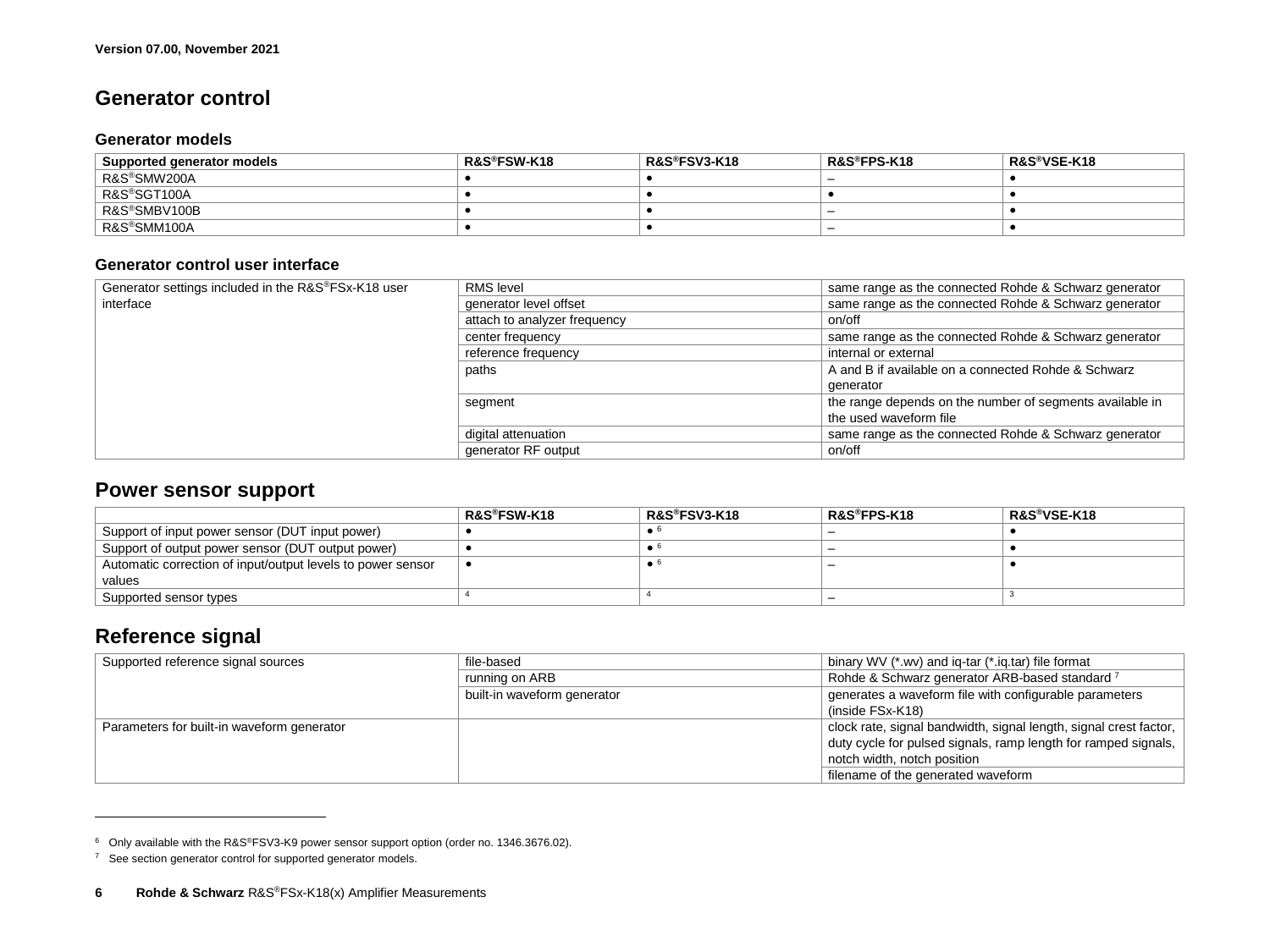## <span id="page-6-0"></span>**Amplifier modeling and digital predistortion (DPD)**

| Modeling settings for polynomial DPD                     | polynomial order for AM/AM-based model | 0 to 18                                                       |
|----------------------------------------------------------|----------------------------------------|---------------------------------------------------------------|
|                                                          | polynomial order for AM/PM-based model | 0 to 18                                                       |
|                                                          | level range used for modeling          | $0$ dB to 99 dB                                               |
|                                                          | number of modeling points              | 1 to 1000                                                     |
| Digital predistortion settings for polynomial DPD        | shaping type                           | based on a numerical table or on a polynomial                 |
|                                                          | modeling order                         | AM/AM first and then AM/PM or                                 |
|                                                          |                                        | AM/PM first and then AM/AM                                    |
|                                                          | AM/AM and AM/PM states                 | can be switched on and off separately                         |
|                                                          | DPD power/linearity tradeoff           | 0 % to 100 %                                                  |
|                                                          | DPD file name on generator             | string value                                                  |
|                                                          | DPD sequence                           | AM/AM first or AM/PM first (only available for table-based    |
|                                                          |                                        | shaping)                                                      |
|                                                          | AM/AM                                  | on/off                                                        |
|                                                          | AM/PM                                  | on/off                                                        |
| Digital predistortion settings for direct DPD            | iterations                             | 1 to 1000                                                     |
| (R&S®FSx-K18D required)                                  | DPD power/linearity tradeoff           | 0 % to 100 %                                                  |
|                                                          | DPD file name on generator             | string value                                                  |
|                                                          | apply direct DPD                       | on/off                                                        |
| Digital predistortion settings for memory polynomial DPD | <i>iteration</i> step                  | 1 to number of iterations configured in the last FSx-K18D run |
| (R&S <sup>®</sup> FSx-K18M required)                     | polynomial order                       | 1 to 20                                                       |
|                                                          | memory order                           | 0 to 20                                                       |

## <span id="page-6-1"></span>**Synchronization**

| Signal synchronization     | svnchronization                                 | on/off                                                   |
|----------------------------|-------------------------------------------------|----------------------------------------------------------|
|                            | synchronization mode                            | I/Q direct, I/Q phase difference, I/Q magnitude, trigger |
| synchronization confidence |                                                 | 0 % to 100 %                                             |
|                            | estimation range (relative to reference signal) | 0 s to length of current reference signal                |
| Signal evaluation          | evaluation range (relative to reference signal) | 0 s to length of current reference signal                |

## <span id="page-6-2"></span>**Error compensation**

| Signal estimation   | I/Q imbalance     | on/off |
|---------------------|-------------------|--------|
|                     | I/Q offset        | on/off |
|                     | frequency error   | on/off |
|                     | amplitude droop   | on/off |
|                     | sample rate error | on/off |
| Signal compensation | I/Q imbalance     | on/off |
|                     | I/Q offset        | on/off |
|                     | frequency error   | on/off |
|                     | amplitude droop   | on/off |
|                     | sample rate error | on/off |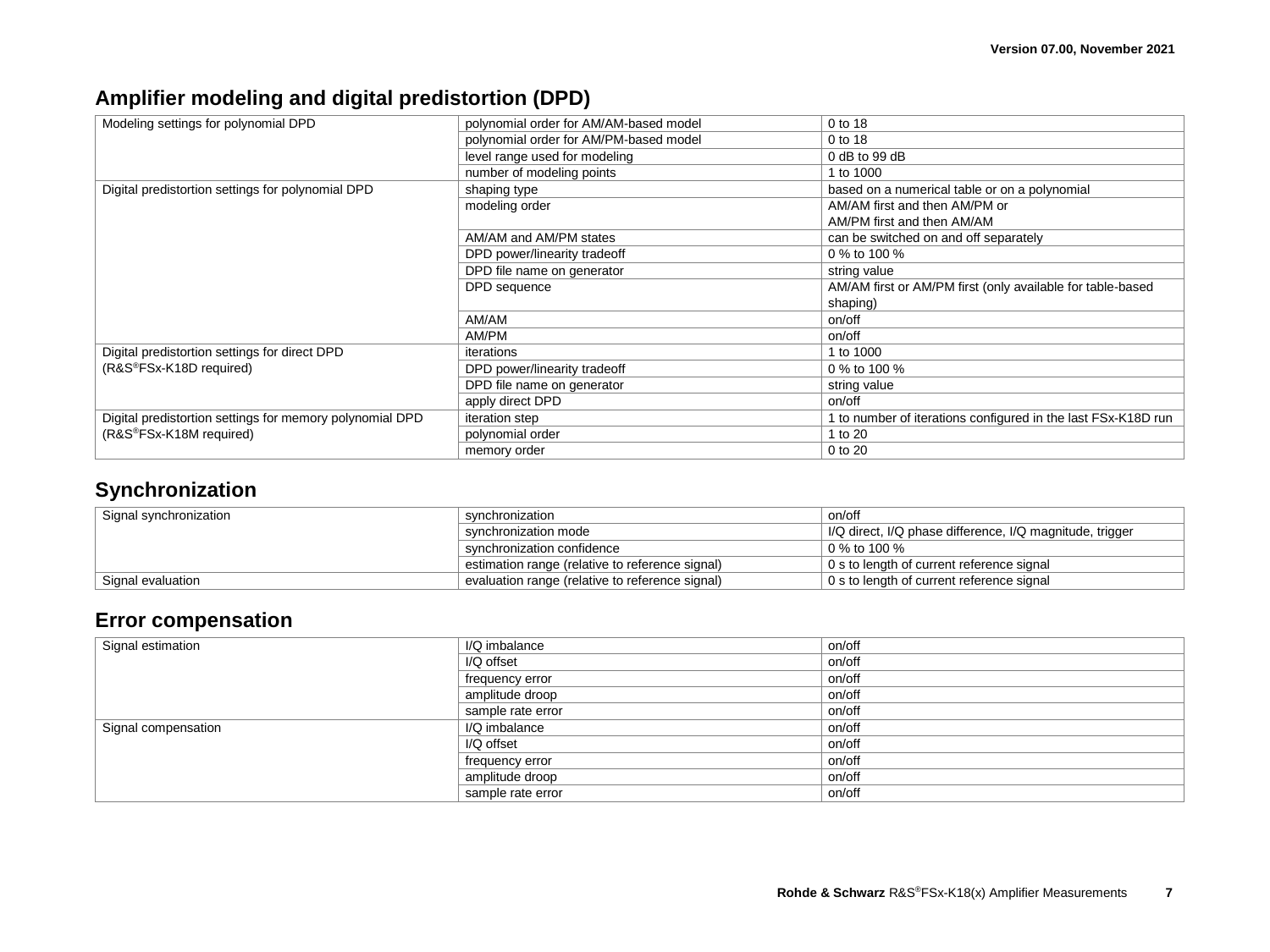## <span id="page-7-0"></span>**Equalizer**

| Equalizer filter settings | equalizer filter length for training | 1 sample to 300 sample |
|---------------------------|--------------------------------------|------------------------|
|                           | load equalizer filter coefficients   | ASCII text file        |
|                           | save equalizer filter coefficients   | ASCII text file        |
| Apply equalizer filter    |                                      | on/off                 |

## <span id="page-7-1"></span>**2D/3D parameter sweep measurement**

| X and Y axis setting parameters                    | center frequency                                          | same range as connected Rohde & Schwarz generator and |
|----------------------------------------------------|-----------------------------------------------------------|-------------------------------------------------------|
| (when using 2D mode, only the X axis is available) |                                                           | Rohde & Schwarz signal analyzer                       |
|                                                    | generator power                                           | same range as connected Rohde & Schwarz generator and |
|                                                    |                                                           | Rohde & Schwarz signal analyzer                       |
|                                                    | envelope to RF delay (only for R&S®FSW-K18 in combination | same range as connected Rohde & Schwarz generator and |
|                                                    | with R&S®SMW-K540 or R&S®SMBVB-K540)                      | Rohde & Schwarz signal analyzer                       |
|                                                    | envelope bias (only for R&S®FSW in combination with       | same range as connected Rohde & Schwarz generator and |
|                                                    | R&S®SMW-K540 or R&S®SMBVB-K540)                           | Rohde & Schwarz signal analyzer                       |
| Stepsize for X and Y parameters                    |                                                           | $0.1 \times$ parameter range to                       |
|                                                    |                                                           | $0.95 \times$ parameter range                         |
| Enable Y axis                                      |                                                           | on/off                                                |

## <span id="page-7-2"></span>**Envelope tracking/supply voltage specific parameters**

(only available for R&S®FSW-K18 in combination with R&S®FSW-B71)

| Baseband input I | multiplier   | $-1000000000+1000000$     |
|------------------|--------------|---------------------------|
|                  | resistance R | $> 0$ Q to 10 000 Q       |
|                  | offset       | 0 A to 10 000 A           |
| Baseband input Q | multiplier   | $-10000000$ to $+1000000$ |
|                  | offset       | $0 \vee$ to 10 000 V      |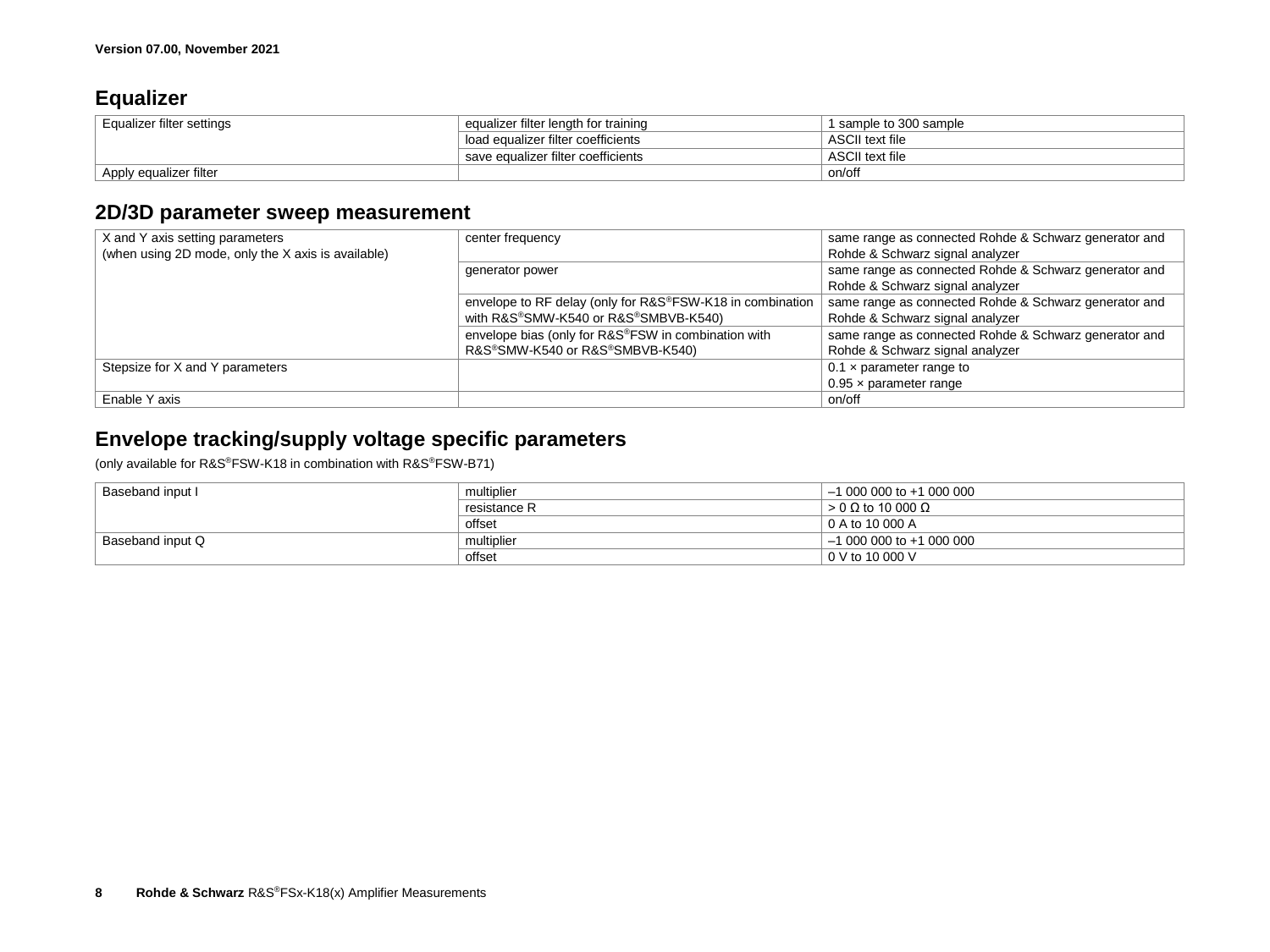## <span id="page-8-0"></span>**Ordering information**

| Designation                                     | <b>Type</b>               | Order No.    |  |
|-------------------------------------------------|---------------------------|--------------|--|
| <b>Amplifier measurements</b>                   |                           |              |  |
| Amplifier measurements                          | R&S®FSW-K18               | 1325.2170.02 |  |
| Direct DPD measurements                         | R&S®FSW-K18D              | 1331.6845.02 |  |
| Frequency response measurements                 | R&S®FSW-K18F              | 1338.7230.02 |  |
| Memory polynomial DPD                           | R&S®FSW-K18M              | 1345.1470.02 |  |
| Amplifier measurements                          | R&S <sup>®</sup> FPS-K18  | 1321.4662.02 |  |
| Direct DPD measurements                         | R&S®FPS-K18D              | 1321.4956.02 |  |
| Amplifier measurements                          | R&S®FSV3-K18              | 1346.3347.02 |  |
| Direct DPD measurements                         | R&S®FSV3-K18D             | 1346.3353.02 |  |
| Frequency response measurements                 | R&S®FSV3-K18F             | 1346.4408.02 |  |
| Memory polynomial DPD                           | R&S®FSV3-K18M             | 1345.1486.02 |  |
| Amplifier measurements                          | R&S <sup>®</sup> VSE-K18  | 1345.1434.02 |  |
| Direct DPD measurements                         | R&S®VSE-K18D              | 1345.1440.02 |  |
| Frequency response measurements                 | R&S®VSE-K18F              | 1345.1457.02 |  |
| Memory polynomial DPD                           | R&S <sup>®</sup> VSE-K18M | 1345.1492.02 |  |
| Vector signal explorer                          |                           |              |  |
| Base software                                   | R&S <sup>®</sup> VSE      | 1320.7500.06 |  |
| Signal and spectrum analyzers                   |                           |              |  |
| R&S <sup>®</sup> FSW                            |                           |              |  |
| Signal and spectrum analyzer, 2 Hz to 8 GHz     | R&S <sup>®</sup> FSW8     | 1331.5003.08 |  |
| Signal and spectrum analyzer, 2 Hz to 13.6 GHz  | R&S®FSW13                 | 1331.5003.13 |  |
| Signal and spectrum analyzer, 2 Hz to 26.5 GHz  | R&S®FSW26                 | 1331.5003.26 |  |
| Signal and spectrum analyzer, 2 Hz to 43.5 GHz  | R&S®FSW43                 | 1331.5003.43 |  |
| Signal and spectrum analyzer, 2 Hz to 50 GHz    | R&S <sup>®</sup> FSW50    | 1331.5003.50 |  |
| Signal and spectrum analyzer, 2 Hz to 67 GHz    | R&S <sup>®</sup> FSW67    | 1331.5003.67 |  |
| Signal and spectrum analyzer, 2 Hz to 85 GHz    | R&S®FSW85                 | 1331.5003.85 |  |
| R&S <sup>®</sup> FPS                            |                           |              |  |
| Signal and spectrum analyzer, 9 kHz to 4 GHz    | R&S <sup>®</sup> FPS4     | 1319.2008.04 |  |
| Signal and spectrum analyzer, 9 kHz to 7 GHz    | R&S <sup>®</sup> FPS7     | 1319.2008.07 |  |
| Signal and spectrum analyzer, 9 kHz to 13.6 GHz | R&S®FPS13                 | 1319.2008.13 |  |
| Signal and spectrum analyzer, 9 kHz to 30 GHz   | R&S®FPS30                 | 1319.2008.30 |  |
| Signal and spectrum analyzer, 9 kHz to 40 GHz   | R&S®FPS40                 | 1319.2008.40 |  |
| R&S®FSVA3000, R&S®FSV3000                       |                           |              |  |
| Signal and spectrum analyzer, 10 Hz to 4 GHz    | R&S®FSVA3004              | 1330.5000.05 |  |
| Signal and spectrum analyzer, 10 Hz to 7.5 GHz  | R&S®FSVA3007              | 1330.5000.08 |  |
| Signal and spectrum analyzer, 10 Hz to 13.6 GHz | R&S®FSVA3013              | 1330.5000.14 |  |
| Signal and spectrum analyzer, 10 Hz to 30 GHz   | R&S®FSVA3030              | 1330.5000.31 |  |
| Signal and spectrum analyzer, 10 Hz to 44 GHz   | R&S®FSVA3044              | 1330.5000.44 |  |
| Signal and spectrum analyzer, 10 Hz to 4 GHz    | <b>R&amp;S®FSV3004</b>    | 1330.5000.04 |  |
| Signal and spectrum analyzer, 10 Hz to 7.5 GHz  | <b>R&amp;S®FSV3007</b>    | 1330.5000.07 |  |
| Signal and spectrum analyzer, 10 Hz to 13.6 GHz | R&S <sup>®</sup> FSV3013  | 1330.5000.13 |  |
| Signal and spectrum analyzer, 10 Hz to 30 GHz   | <b>R&amp;S®FSV3030</b>    | 1330.5000.30 |  |
| Signal and spectrum analyzer, 10 Hz to 44 GHz   | <b>R&amp;S®FSV3044</b>    | 1330.5000.43 |  |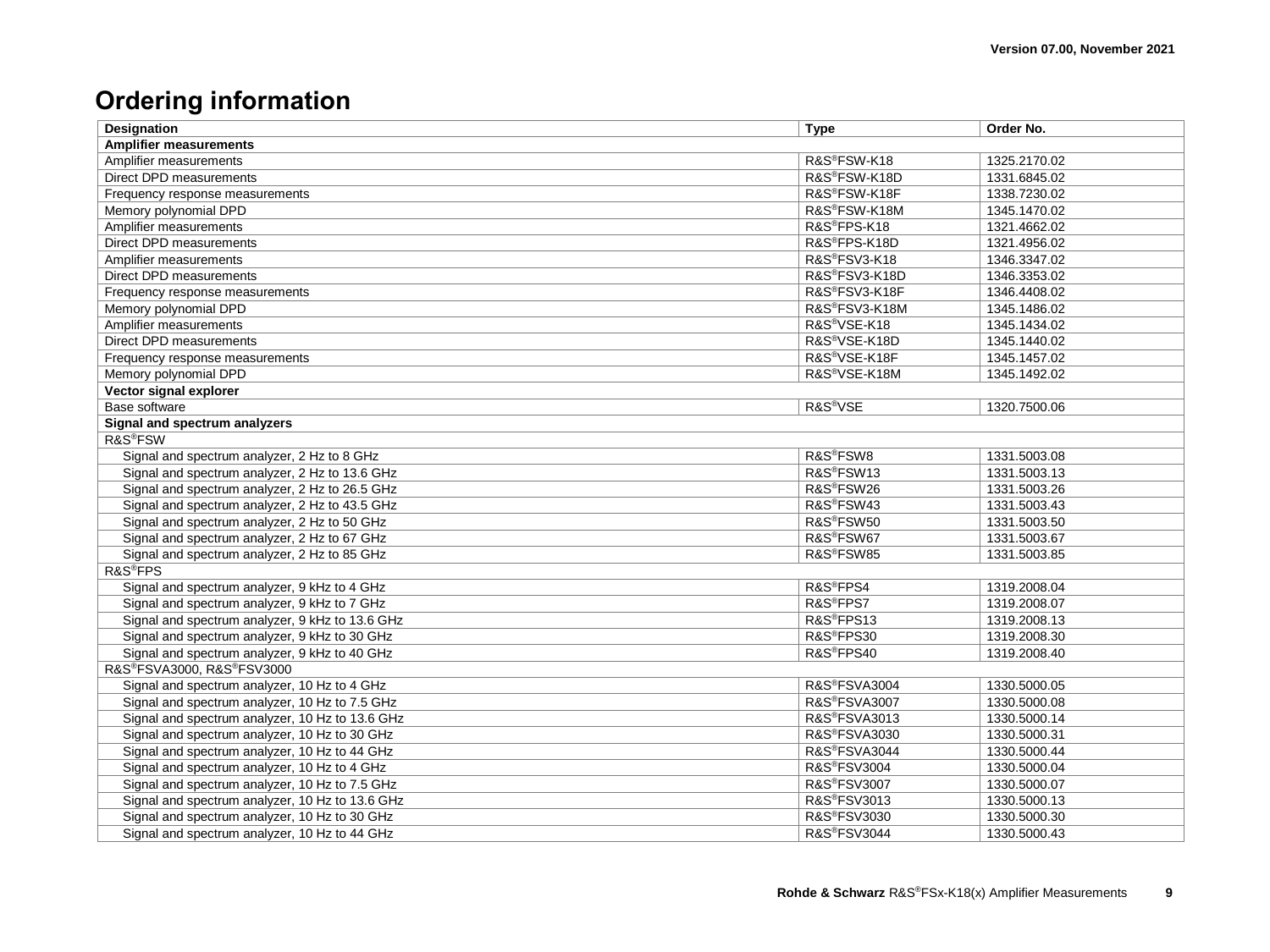| Vector signal generators |              |              |
|--------------------------|--------------|--------------|
| Vector signal generator  | R&S®SMW200A  | 1412.0000.02 |
| Vector RF source         | R&S®SGT100A  | 1419.4501.02 |
| Vector signal generator  | R&S®SMBV100B | 1423.1003.02 |
| Vector signal generator  | R&S®SMM100A  | 1440.8002.02 |